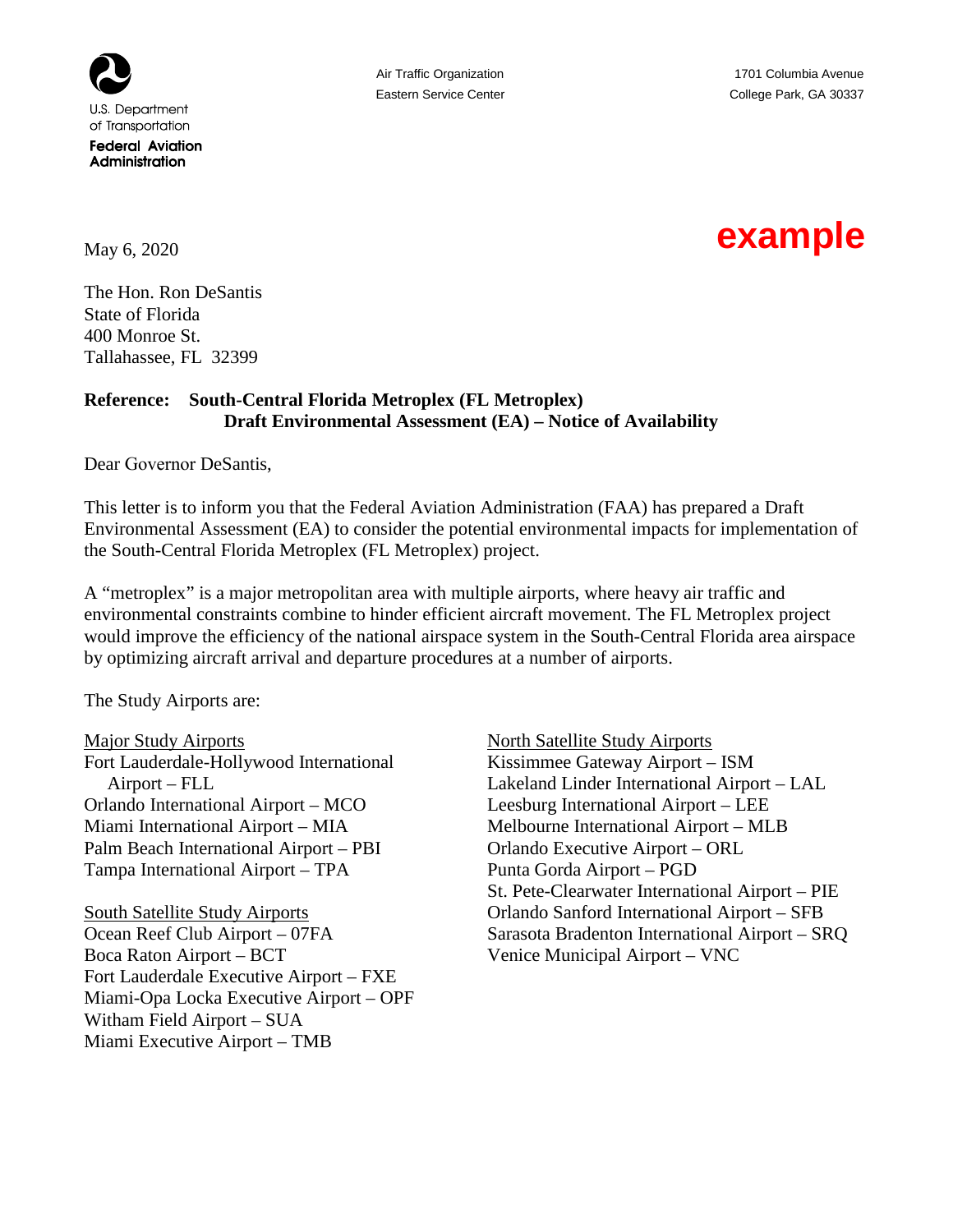The project involves changes in aircraft flight paths and altitudes in certain areas. Specifically, the FAA proposes to publish and implement optimized standard arrival and departure instrument procedures, serving instrument flight rules (IFR) air traffic flows only into and out of airports in the FL Metroplex airspace area. The proposed action would not require any ground disturbance or increase the number of aircraft operations within the FL Metroplex airspace area. The analysis of potential environmental impacts in the EA was conducted in accordance with FAA Order 1050.1F, *Environmental Impacts: Policies and Procedures*.

On May 11, 2020, the Draft EA will be released and made publicly available for review and comment. Electronic copies of the Draft EA and supporting materials are available at the following locations:

- 1) Online at: http://metroplexenvironmental.com
- 2) Electronic versions of the Draft EA have been sent to 117 libraries in the General Study Area. A complete list of libraries with electronic copies of the Draft EA is available online at the above website link and is presented below.

| <b>County</b>  | <b>Library Name</b>                | <b>Address</b>                                      | Phone        |
|----------------|------------------------------------|-----------------------------------------------------|--------------|
| Alachua        | Alachua County Library HQ          | 401 E. University Ave., Gainesville, FL 32601       | 352-334-3900 |
|                | Millhopper Branch Library          | 3145 NW 43rd St., Gainesville, FL 32606             | 352-334-1272 |
|                | Tower Road Branch Library          | 3020 SW 75th St., Gainesville, FL 32608             | 352-333-2840 |
| <b>Brevard</b> | Catherine S. Rood Central Library  | 308 Forrest Ave., Cocoa, FL 32922                   | 321-633-1792 |
|                | Franklin T. DeGroodt Library       | 6475 Minton Rd. SE, Palm Bay, FL 32908              | 321-952-6317 |
|                | Suntree/Viera Library              | 902 Jordan Blass Dr., Melbourne, FL 32940           | 321-255-4404 |
| <b>Broward</b> | <b>Broward County Main Library</b> | 100 S. Andrews Ave., Ft. Lauderdale, FL 33301       | 954-357-7444 |
|                | <b>Weston Branch Library</b>       | 4205 Bonaventure Blvd., Weston, FL 33332            | 954-357-5420 |
|                | Leon Slatin Branch Library         | 1856A W. Hillsboro Blvd., Deerfield Beach, FL 33442 | 954-357-7740 |
|                | Northwest Regional Library         | 3151 N. University Dr., Coral Springs, FL 33065     | 954-357-7990 |
|                | West Regional Library              | 8601 W. Broward Blvd., Plantation, FL 33324         | 954-765-1560 |
| Charlotte      | Englewood Charlotte Library        | 3450 North Access Rd., Englewood, FL 34224          | 941-681-3736 |
|                | Mid-County Regional Library        | 2050 Forrest Nelson Blvd., Port Charlotte, FL 33952 | 941-613-3160 |
|                | Punta Gorda Charlotte Library      | 401 Shreve St., Punta Gorda, FL 33950               | 941-833-5460 |
| Citrus         | Coastal Region Library             | 8619 W. Crystal St., Crystal River, FL 34428        | 352-795-3716 |
|                | Homosassa Public Library           | 4100 S. Grandmarch Ave., Homosassa, FL 34446        | 352-628-5626 |
|                | Lakes Region Library               | 1511 Druid Rd., Inverness, FL 34452                 | 352-726-2357 |
| Collier        | East Naples Branch Library         | 8787 Tamiami Trail E., Naples, FL 34113             | 239-252-7140 |
|                | Everglades City Branch Library     | 102 Copeland Ave. N, Everglades City, FL 34139      | 239-695-2511 |
|                | Immokalee Branch Library           | 417 N. 1st St., Immokalee, FL 34142                 | 239-252-7073 |
| DeSoto         | DeSoto County Library              | 125 N. Hillsborough Ave., Arcadia, FL 34266         | 863-993-4851 |
| Flagler        | Main Palm Coast Library            | 2500 Palm Coast Pkwy. NW, Palm Coast, FL 32137      | 386-446-6763 |
|                | <b>Bunnell Branch Library</b>      | 103 E. Moody Blvd., Bunnell, FL 32110               | 386-437-7390 |
| Glades         | <b>Glades County Library</b>       | 201 Riverside Dr., Moore Haven, FL 33471            | 863-946-0744 |
| Hardee         | Hardee County Library              | 315 N. 6th Ave., Wauchula, FL 33873                 | 863-773-6438 |

3) Or, if you are unable to access the document through one of these means, by contacting Lisa Favors at 404-305-5604.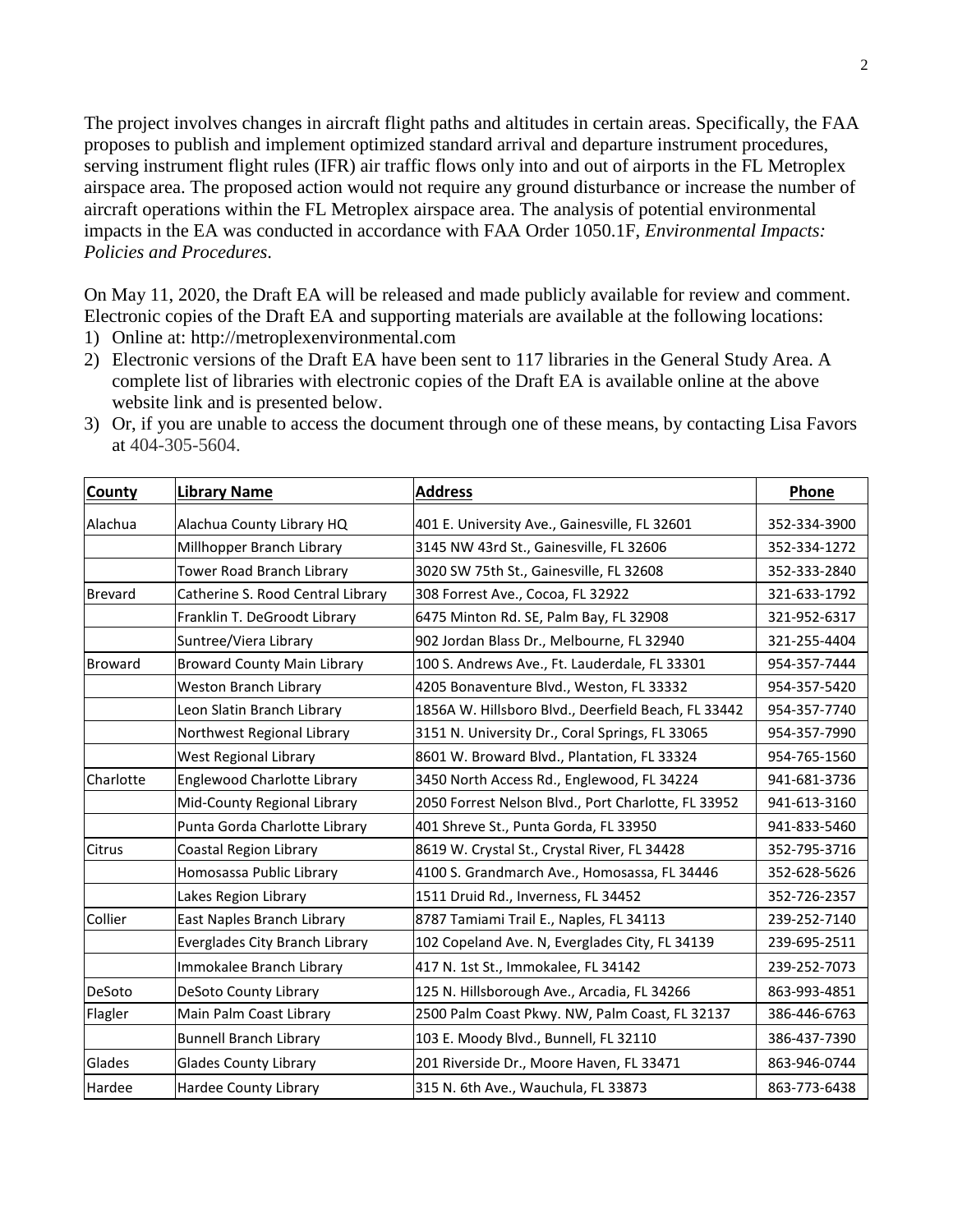| County           | <b>Library Name</b>               | <b>Address</b>                                      | Phone        |
|------------------|-----------------------------------|-----------------------------------------------------|--------------|
| Hendry           | Clewiston Public Library          | 120 W. Osceola Ave., Clewiston, FL 33440            | 863-983-9194 |
|                  | <b>Barron Library</b>             | 461 N. Main St., LaBelle, FL 33934                  | 863-675-0833 |
|                  | Florida B. Thomas Library         | 1010 J Harlem Academy Ave., Clewiston, FL 33440     | 863-902-3322 |
| Hernando         | Hernando County Main Library      | 238 Howell Ave., Brooksville, FL 34601              | 352-754-4043 |
|                  | Spring Hill Branch Library        | 9220 Spring Hill Dr., Spring Hill, FL 34608         | 352-754-4043 |
|                  | East Hernando Branch Library      | 6457 Windmere Rd., Brooksville, FL 34602            | 352-754-4043 |
| <b>Highlands</b> | Lake Placid Memorial Library      | 205 W. Interlake Blvd. #9643, Lake Placid, FL 33852 | 863-699-3705 |
|                  | Avon Park Library                 | 100 N. Museum Ave., Avon Park, FL 33825             | 863-452-3803 |
|                  | Sebring Public Library            | 319 W. Center Ave., Sebring, FL 33870               | 863-402-6716 |
| Hillsborough     | Bloomingdale Regional Library     | 1906 Bloomingdale Ave., Valrico, FL 33596-6204      | 813-273-3652 |
|                  | Jan K. Platt Regional Library     | 3910 S. Manhattan Ave., Tampa, FL 33611-1214        | 813-273-3652 |
|                  | Jimmie B. Keel Regional Library   | 2902 W. Bearss Ave., Tampa, FL 33618-1828           | 813-273-3652 |
|                  | New Tampa Regional Library        | 10001 Cross Creek Blvd., Tampa, FL 33647-2581       | 813-273-3652 |
|                  | SouthShore Regional Library       | 15816 Beth Shields Way, Ruskin, FL 33573-4903       | 813-273-3652 |
|                  | Town 'N Country Regional Library  | 7606 Paula Dr., Suite 120, Tampa, FL 33615-4116     | 813-273-3652 |
| Indian River     | Indian River County Main Library  | 1600 21st St., Vero Beach, FL 32960                 | 772-770-5060 |
|                  | North Indian River County Library | 1001 Sebastian Blvd., Sebastian, FL 32958           | 772-589-1355 |
| Lake             | <b>Astor County Library</b>       | 54905 Alco Rd., Astor, FL 32101                     | 352-759-9913 |
|                  | East Lake County Library          | 31340 S. County Rd 437, Sorrento, FL 32776          | 352-383-9980 |
|                  | Cagan Crossings Community Library | 16729 Cagan Oaks, Clermont, FL 34714                | 352-243-1840 |
| Lee              | Fort Myers Regional Library       | 2450 First St., Fort Myers, FL 33901                | 239-533-4400 |
|                  | East County Regional Library      | 881 Gunnery Rd. N, Lehigh Acres, FL 33971           | 239-533-4400 |
|                  | South County Regional Library     | 21100 Three Oaks Pkwy., Estero, FL 33928            | 239-533-4400 |
| Levy             | Williston Public Library          | 10 SE First St., Williston, FL 32696                | 352-528-2313 |
|                  | Luther Callaway Public Library    | 104 NE 3rd St., Chiefland, FL 32626                 | 352-493-2758 |
|                  | A.F. Knotts Public Library        | 11 56th St., Yankeetown, FL 34498                   | 352-447-4212 |
| Manatee          | Downtown Central Library          | 1301 Barcarrota Blvd. W., Bradenton, FL 34205       | 941-748-5555 |
|                  | Braden River Library              | 4915 53rd Ave. E, Bradenton, FL 34203               | 941-727-6079 |
| Marion           | Marion County Library HQ          | 2720 E. Silver Springs Blvd., Ocala, FL 34470       | 352-671-8551 |
|                  | Dunnellon Public Library          | 20351 Robinson Rd., Dunnellon, FL 34431             | 352-438-2520 |
|                  | Fort McCoy Public Library         | 14660 NE Hwy. 315, Fort McCoy, FL 32134             | 352-438-2560 |
| Martin           | Elisabeth Lahti Library           | 15200 SW Adams Ave., Indiantown, FL 34956           | 772-597-4200 |
|                  | Peter & Julie Cummings Library    | 2551 SW Matheson Ave., Palm City, FL 34990          | 772-288-2551 |
|                  | Hobe Sound Public Library         | 10595 SE Federal Hwy., Hobe Sound, FL 33445         | 772-546-2257 |
| Miami-Dade       | Miami-Dade Main Library           | 101 W. Flagler St., Miami, FL 33130                 | 305-375-2665 |
|                  | North Dade Regional Library       | 2455 NW 183 St., Miami Gardens, FL 33056            | 305-625-6424 |
|                  | West Kendall Regional Library     | 10201 Hammocks Blvd. #159, Miami, FL 33196          | 305-385-7135 |
|                  | West Dade Regional Library        | 9445 Coral Way, Miami, FL 33165                     | 305-553-1134 |
|                  | South Dade Regional Library       | 10750 SW 211 St., Cutler Bay, FL 33189              | 305-233-8140 |
| Monroe           | Key West Public Library           | 700 Fleming St., Key West, FL 33040                 | 305-292-3595 |
|                  | Key Largo Public Library          | 101485 Overseas Hwy., Key Largo, FL 33036           | 305-664-4645 |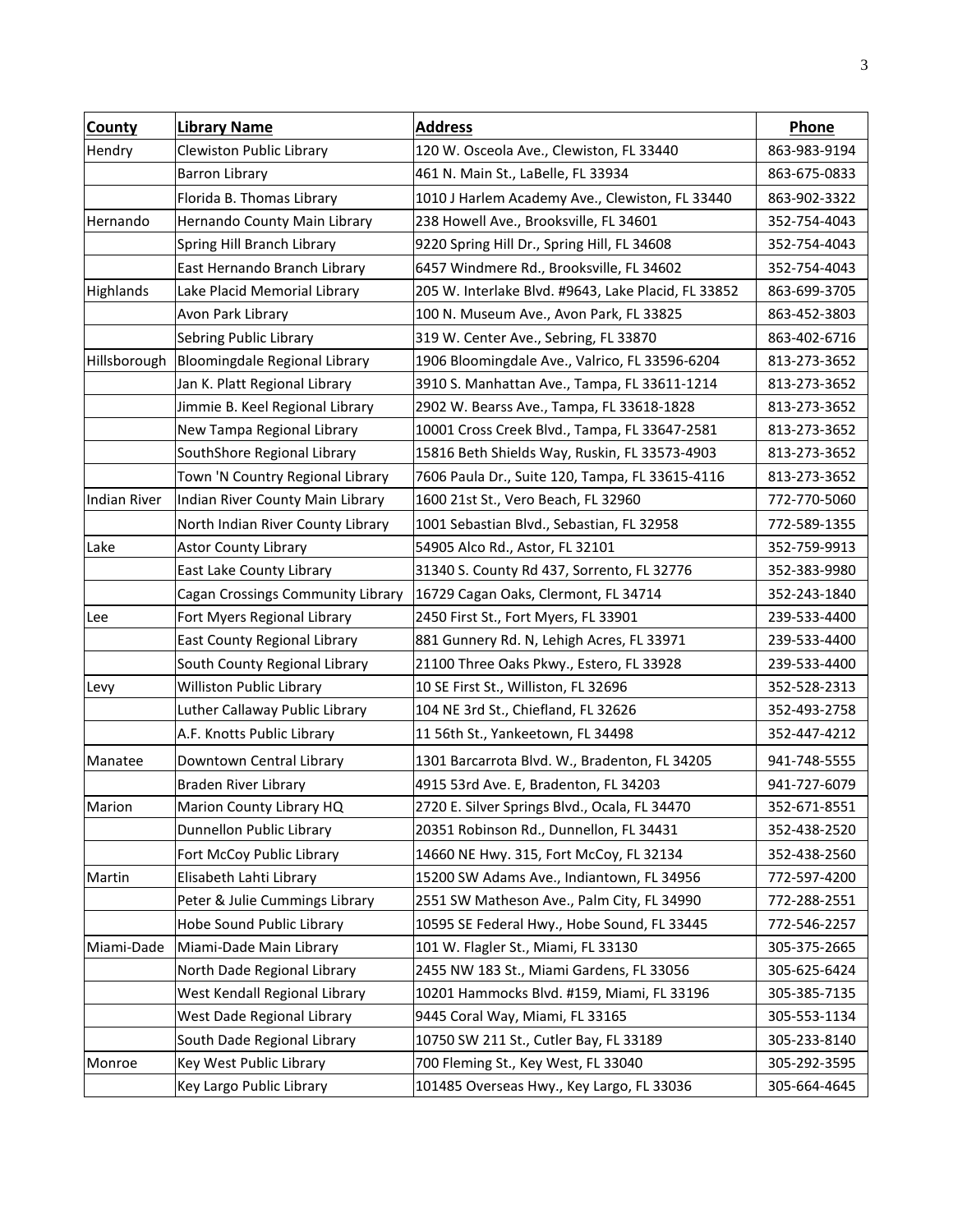| <b>County</b> | <b>Library Name</b>                                                    | <b>Address</b>                                 | Phone        |
|---------------|------------------------------------------------------------------------|------------------------------------------------|--------------|
|               | Marathon Public Library                                                | 3251 Overseas Hwy., Marathon, FL 33050         | 305-743-5156 |
| Okeechobee    | Okeechobee County Public Library                                       | 206 SW 16th St., Okeechobee, FL 34974          | 863-763-3536 |
| Orange        | Alafaya Branch Library                                                 | 12000 E. Colonial Dr., Orlando, FL 32826       | 407-835-7323 |
|               | North Orange Branch Library                                            | 1211 E. Semoran Blvd., Apopka, FL 32703        | 407-835-7323 |
|               | Orlando Public Library                                                 | 101 E. Central Blvd., Orlando, FL 32801        | 407-835-7323 |
|               | South Creek Branch Library                                             | 1702 Deerfield Blvd., Orlando, FL 32837        | 407-832-7323 |
|               | West Oaks Branch Library                                               | 1821 E. Silver Star Rd., Ocoee, FL 34761       | 407-835-7323 |
| Osceola       | West Osceola Branch Library                                            | 301 Campus St., Celebration, FL 34747          | n/a          |
|               | Poinciana Branch Library                                               | 101 N. Doverplum Ave., Kissimmee, FL 34758     | n/a          |
|               | Kenansville Branch Library                                             | 1154 S. Canoe Creek Rd., Kenansville, FL 34739 | n/a          |
| Palm Beach    | Palm Beach County Main Library                                         | 3650 Summit Blvd., W. Palm Beach, FL 33406     | 561-233-2600 |
|               | Belle Glade Branch Library                                             | 725 NW 4th St., Belle Glade, FL 33430          | 561-996-3453 |
|               | Acreage Branch Library                                                 | 15801 Orange Blvd., Loxahatchee, FL 33470      | 561-681-4100 |
|               | West Boynton Branch Library                                            | 9451 Jog Rd., Boynton Beach, FL 33437          | 561-734-5556 |
|               | Okeechobee Blvd. Branch Library                                        | 5689 Okeechobee Rd., W. Palm Beach, FL 33417   | 561-233-1880 |
| Pasco         | Hudson Regional Library                                                | 8012 Library Rd., Hudson, FL 34667             | 727-861-3040 |
|               | Land O'Lakes Branch Library                                            | 2818 Collier Pkwy., Land O'Lakes, FL 34639     | 813-929-1214 |
|               | South Holiday Branch Library                                           | 4649 Mile Stretch Dr., Holiday, FL 34690       | 727-834-3331 |
| Pinellas      | Palm Harbor Library                                                    | 2330 Nebraska Ave., Palm Harbor, FL 34683      | 727-784-3332 |
|               | Clearwater Main Library                                                | 100 N. Osceola Ave., Clearwater, FL 33755      | 727-562-4970 |
|               | Barbara S. Ponce Public Library                                        | 7770 52nd St. N., Pinellas Park, FL 33781      | 727-369-0669 |
|               | St. Petersburg Main Library                                            | 3745 9th Ave., St. Petersburg, FL 33713        | 727-893-7724 |
| Polk          | Lakeland Public Library                                                | 100 Lake Morton Dr., Lakeland, FL 33801        | 863-834-4280 |
|               | Winter Haven Public Library                                            | 325 Avenue A NW, Winter Haven, FL 33881        | 863-291-5880 |
|               | Dundee Public Library                                                  | 202 E. Main St., Dundee, FL 33838              | 863-439-9426 |
|               | Lake Wales Public Library                                              | 290 Cypress Garden Lane, Lake Wales, FL 33853  | 863-678-4004 |
|               | Fort Meade Public Library                                              | 75 E. Broadway St., Fort Meade, FL 33841       | 863-285-8287 |
| Putnam        | Putnam County HQ Library                                               | 601 College Rd., Palatka, FL 32177             | 386-329-0126 |
|               | <b>Bostwick Public Library</b>                                         | 125 Tillman St. Bldg. 2, Bostwick, FL 32007    | 386-326-2750 |
|               | Crescent City Public Library                                           | 610 North Summit St., Crescent, FL 32112       | 386-698-2600 |
|               | Interlachen Public Library                                             | 133 N. County Road 315, Interlachen, FL 32148  | 386-684-1600 |
|               | Melrose Public Library                                                 | 312 Wynnwood Ave., Melrose, FL 32666           | 352-475-1237 |
| Sarasota      | Betty J. Johnson Public Library                                        | 2801 Newtown Blvd., Sarasota, FL 34234         | 941-861-1360 |
|               | Elsie Quirk Public Library                                             | 100 W. Dearborn St., Englewood, FL 34223       | 941-861-1200 |
|               | W. H. Jervey Jr. Public Library                                        | 300 Nokomis Ave. S, Venice, FL 34285           | 941-861-1330 |
|               | <b>Osprey Public Library</b>                                           | 337 N. Tamiami Trail, Osprey, FL 34229         | 941-918-4037 |
| Seminole      | Jean Rhein Central Library                                             | 215 N. Oxford Rd., Casselberry, FL 32707       | 407-665-1500 |
|               | Seminole County Library East Branch 310 Division St., Oviedo, FL 32765 |                                                | 407-665-1560 |
|               | Seminole County Library North                                          |                                                |              |
|               | <b>Branch</b>                                                          | 150 N. Palmetto Ave., Sanford, FL 32771        | 407-665-1620 |
| St. Lucie     | Susan B. Kilmer Library                                                | 101 Melody Ln., Fort Pierce, FL 34950          | 772-462-1615 |
|               | Paula A. Lewis Library                                                 | 2950 SW Rosser Blvd., Port St. Lucie, FL 34953 | 772-871-5470 |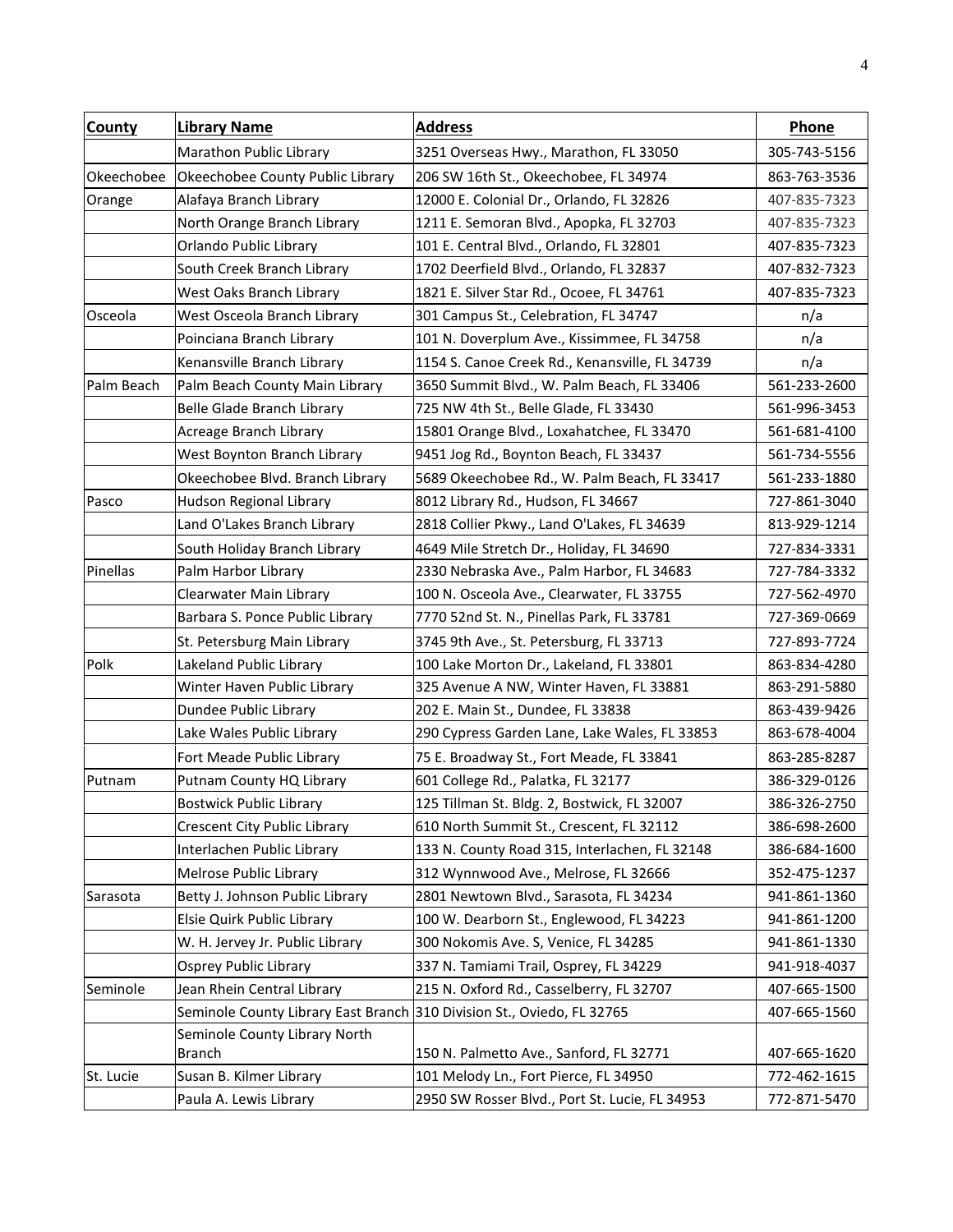| <b>County</b> | Library Name                         | <b>Address</b>                                      | Phone        |
|---------------|--------------------------------------|-----------------------------------------------------|--------------|
|               | Morningside Branch Library           | 2410 SE Morningside Blvd., Port St. Lucie, FL 34952 | 772-337-5632 |
| <b>Sumter</b> | <b>Bushnell Public Library</b>       | 402 N. Florida St., Bushnell, FL 33513              | 352-689-4567 |
|               | Panasoffkee Community Library        | 1500 County Road 459, Lake Panasoffkee, FL 33538    | 352-689-4567 |
|               | Villages Public Library at Belvedere | 325 Belvedere Blvd., The Villages, FL 32162         | 352-689-4567 |
| Volusia       | Daytona Beach Regional Library       | 105 E. Magnolia Ave., Daytona Beach, FL 32114       | 386-257-6036 |
|               | Deltona Regional Library             | 2150 Eustace Ave., Deltona, FL 32725                | 386-789-7207 |
|               | Port Orange Regional Library         | 1005 City Center Circle, Port Orange, FL 32129      | 386-322-5152 |
|               | Oak Hill Public Library              | 125 E. Halifax Ave., Oak Hill, FL 32759             | 386-345-5510 |
|               | Pierson Public Library               | 115 N. Volusia Ave., Pierson, FL 32180              | 386-749-6930 |
|               | DeLand Regional Library              | 130 E. Howry Ave., DeLand, FL 32724                 | 386-822-6430 |

**Public Workshops:** The FAA invites the public to attend informational virtual workshops for the Draft EA at the times and locations listed below. Representatives from the FAA will be available virtually to answer questions about the South-Central Florida Metroplex Project. All times listed below are Eastern time zone.

Please reference the following web address for all FAA led workshops: [https://www.faa.gov/air\\_traffic/community\\_involvement/florida/](https://www.faa.gov/air_traffic/community_involvement/florida/)

| Workshop 1 | Focused on the Palm Beach area of proposed procedures                         |
|------------|-------------------------------------------------------------------------------|
|            | June 3, 2020 at 6:00pm Eastern. 2 hours minimum for presentation and FAA Q&A  |
| Workshop 2 | Focused on the Tampa/St. Pete-Clearwater area of proposed procedures          |
|            | June 4, 2020 at 6:00pm Eastern. 2 hours minimum for presentation and FAA Q&A  |
| Workshop 3 | Focused on the Tampa/St. Pete-Clearwater area of proposed procedures          |
|            | June 5, 2020 at noon Eastern. 2 hours minimum for presentation and FAA Q&A    |
| Workshop 4 | Focused on the Orlando area of proposed procedures                            |
|            | June 8, 2020 at 6:00pm Eastern. 2 hours minimum for presentation and FAA Q&A  |
| Workshop 5 | Focused on the Fort Lauderdale area of proposed procedures                    |
|            | June 9, 2020 at noon Eastern. 2 hours minimum for presentation and FAA Q&A    |
| Workshop 6 | Focused on the Miami area of proposed procedures                              |
|            | June 9, 2020 at 4:00pm Eastern. 2 hours minimum for presentation and FAA Q&A  |
| Workshop 7 | Focused on the Fort Lauderdale area of proposed procedures                    |
|            | June 10, 2020 at 3:00pm Eastern. 2 hours minimum for presentation and FAA Q&A |
| Workshop 8 | Focused on the Miami area of proposed procedures                              |
|            | June 10, 2020 at 6:00pm Eastern. 2 hours minimum for presentation and FAA Q&A |
| Workshop 9 | Focused on the Miami area of proposed procedures                              |
|            | June 11, 2020 at noon Eastern. 2 hours minimum for presentation and FAA Q&A   |
|            | Workshop 10 Focused on the Fort Lauderdale area of proposed procedures        |
|            | June 11, 2020 at 6:00pm Eastern. 2 hours minimum for presentation and FAA Q&A |
|            | Workshop 11 Focused on the Palm Beach area of proposed procedures             |
|            | June 12, 2020 at noon Eastern. 2 hours minimum for presentation and FAA Q&A   |